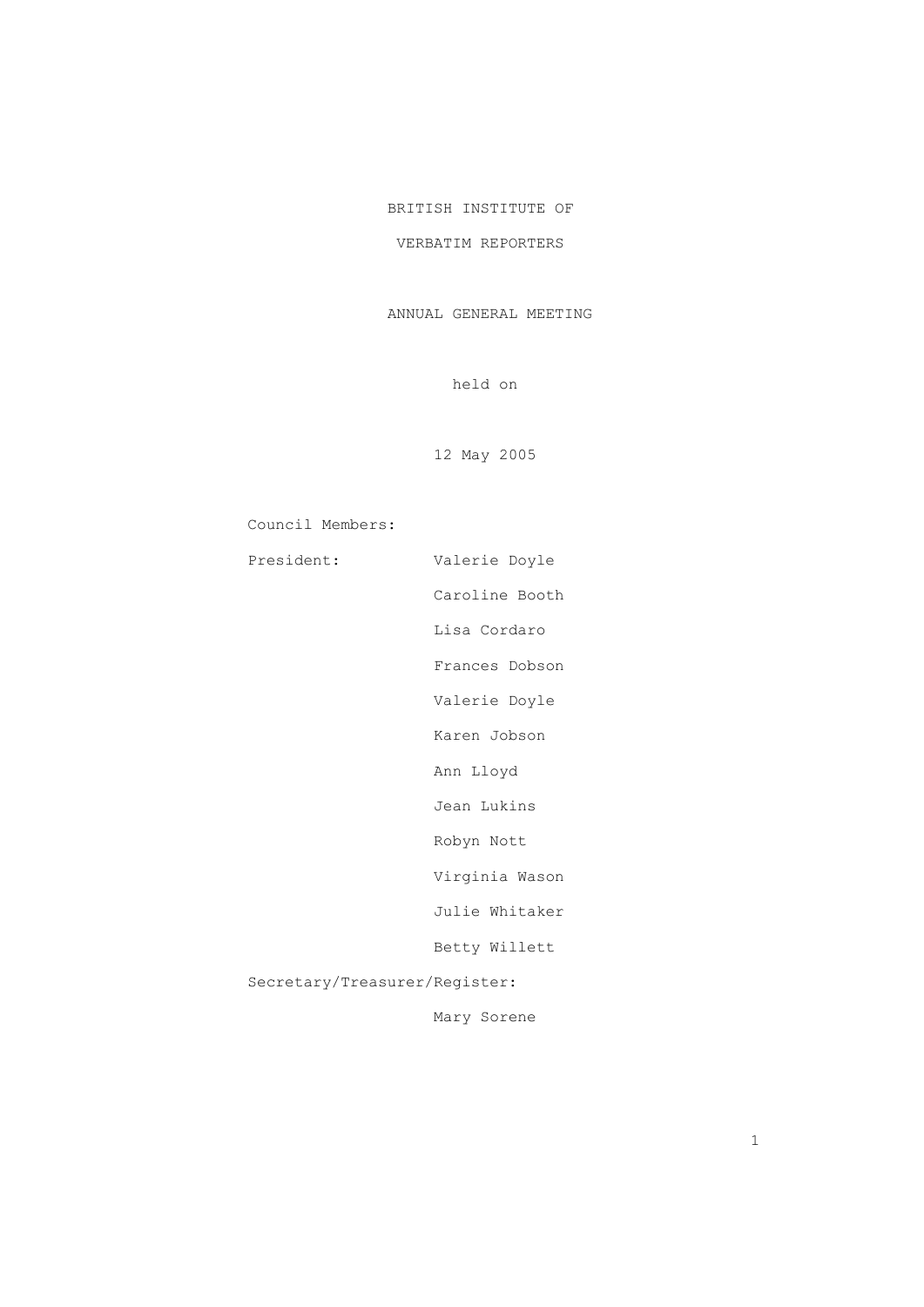THE PRESIDENT: Good evening, I welcome you here tonight to our Annual General Meeting. The Secretary will now read the Notice of Meeting.

 MARY SORENE: 2004 to 2005 British Institute of Verbatim Reporters. Notice is hereby given that the Annual General Meeting of this Institute will be held on Thursday 12 May 2005 at 6.30 pm at Cliffords Inn, Fetter Lane, London EC4A 1LD for the purposes of considering and, if thought fit, passing resolutions as to the ordinary business of the company relating to the Council Members, accountant and accounts, to receive and adopt the Report and Accounts, to elect Members to serve on the Council for 2005/2006, to elect a President-Elect for the ensuing year, to elect an accountant for the ensuing year, to appoint the date of the next Annual General Meeting and any other business.

That was signed by me, Mary C Sorene, Secretary, with the registered address, Clifford's Inn, Fetter Lane, London EC4A 1LD on the 31 March 2005.

 THE PRESIDENT: I have apologies for absence from Jenny Chandler, Ann Hill, Diana Burden, Barbara Bennett, Margaret Beaumont, Cheryl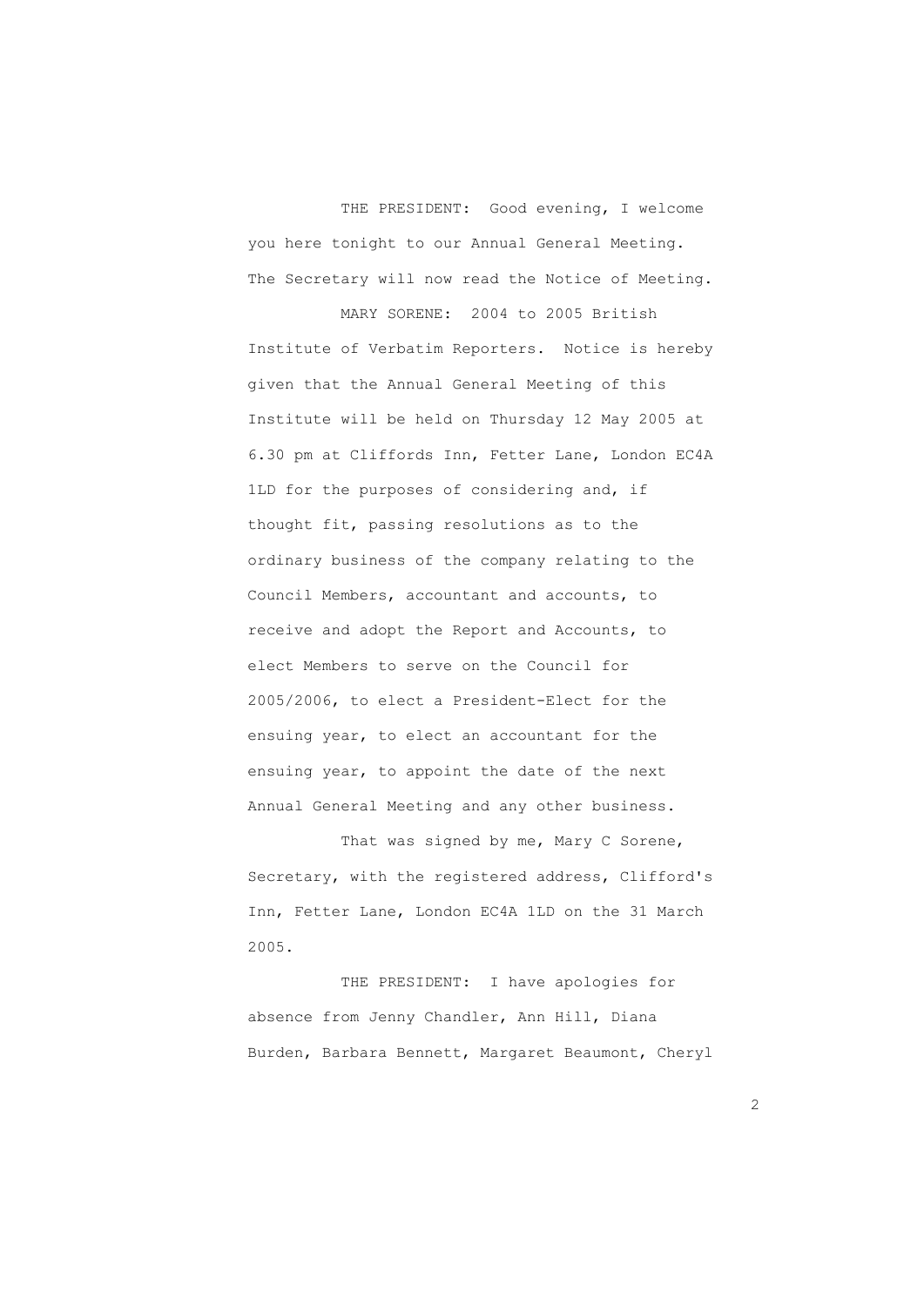Slater, Christine Lawton, Caroline Booth, Julie Whitaker, Karen Jobson, Naomi Forrest.

 I have been informed Ann Lloyd is on her way but unfortunately she is not with us at the moment.

 CHRIS ARMSTRONG: Caroline Stewart said she would like to come. I do not know if she is a Member, but she would like to give her apologies.

 THE PRESIDENT: I believe the Minutes have been circulated to members. Are they agreed? [Proposed by Paul Brincau Seconded Miriam Weisenger]

[Minutes Agreed]

THE PRESIDENT: There was a major blow to some writers last summer and that was the decision by Possum Controls to close down its Palantype Division responsible for maintenance and support of equipment. There was a short stay while they reconsidered the position but eventually support ceased. It has been possible, however, to keep certain materials and technical information which is being stored in case of need or for reference in the future.

 The Council has discussed recently its role as to the way forward. It would seem that

 $\sim$  3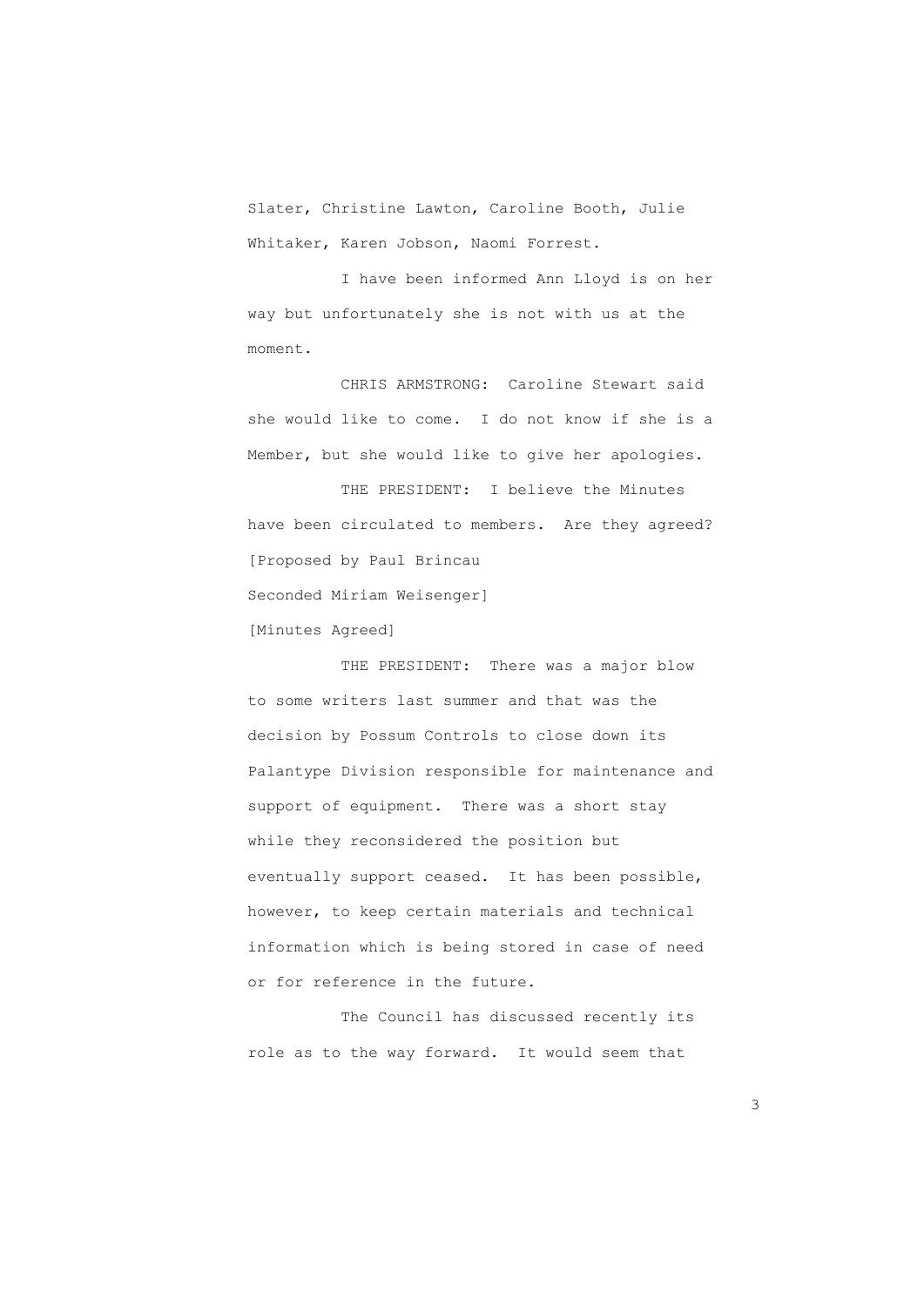the most effective and worthwhile direction ahead is towards training and learning. We are willing to organise courses and to subsidise them. During the year we did invite ideas from the membership, and even suggested the setting up of local groups, workshops or similar, but nothing came of it. We do encourage Members to tell us what they want and what would be useful. There may be other areas that Members think need to be addressed. If so, let us know. Every area has its own problems and answers, tips and so on and it would be helpful to exchange that sort of information.

 There is in the offing, with a date yet to be arranged, a course on the use of Case Catalyst to be conducted by a training agent from Stenograph. I understand that the cost is perhaps \$1,000 a day, which sounds very expensive, but divided by the number of members attending, the favourable exchange rate at the moment, and with a possible contribution perhaps from the Institute, it might be good value. That is the sort of thing we would like to push.

 We do cover a much wider range of work these days than ever in the past. For example, captioning on the television screen and in the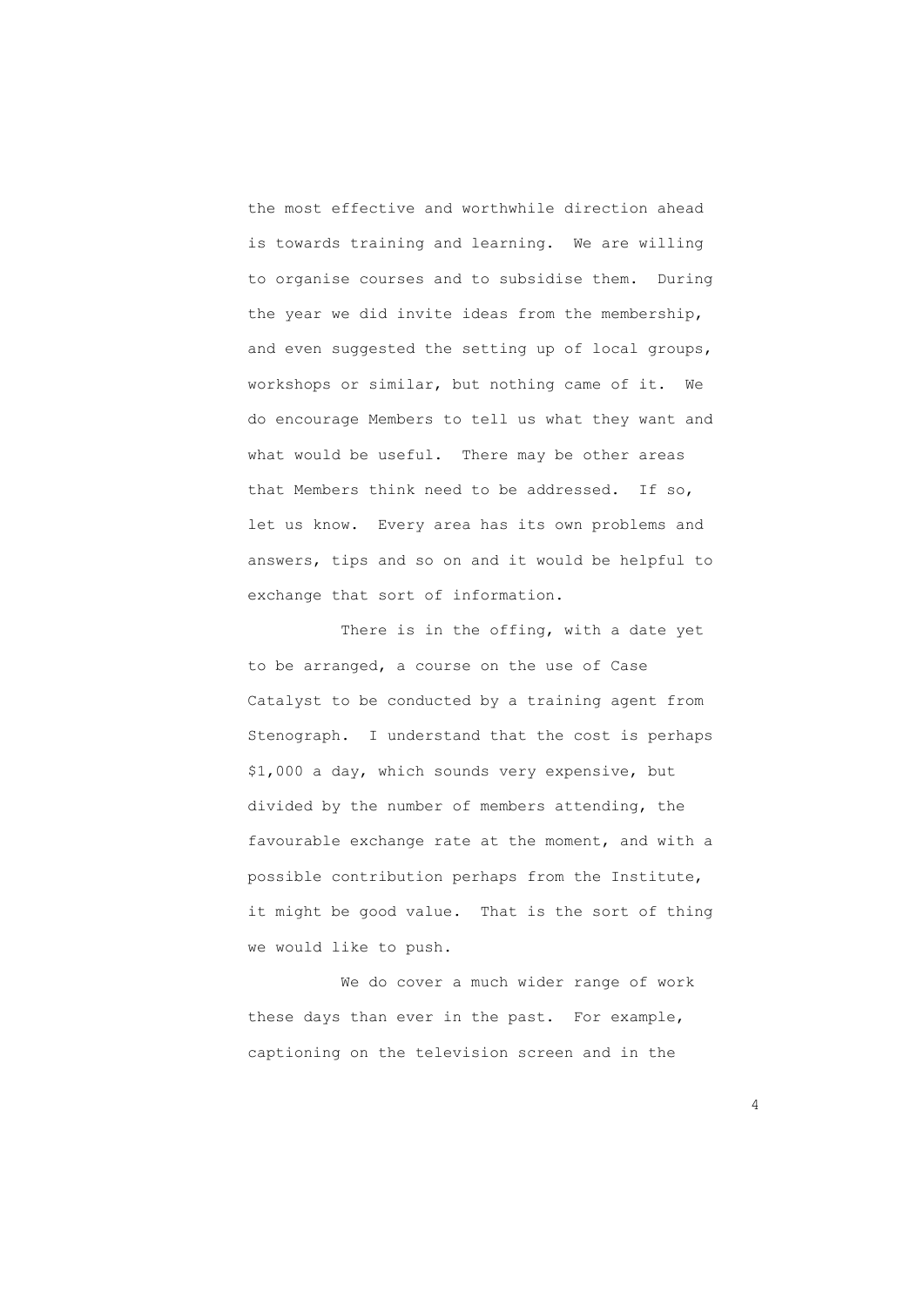theatre. The work connected with persons who are hearing impaired has really grown. A growing number of Palantypists and Stenographers are now providing live verbatim communication support for deafened clients, and this is an increasingly important part of our profession.

 BIVR is affiliated to the United Kingdom Council on Deafness and is represented on its Access to Communication in English Committee, which currently is looking at market size and possible sources of revenue to fund training courses for speech-to-text reporters. This is completely separate from applications that have already been made for funding, for sign language courses, as the needs of deafened people are very much different from those deaf persons who have no speech and rely on sign for their communication.

We are also represented on the Quality Standards Committee of the Council for Advancement of Communication with Deaf People which discusses required standards for speech-to-text reporters to enable them to be registered with the CACDP.

 Another thing that is out there is the role of the notary in deposition work. That was an area researched a little while ago but not

<u>5</u>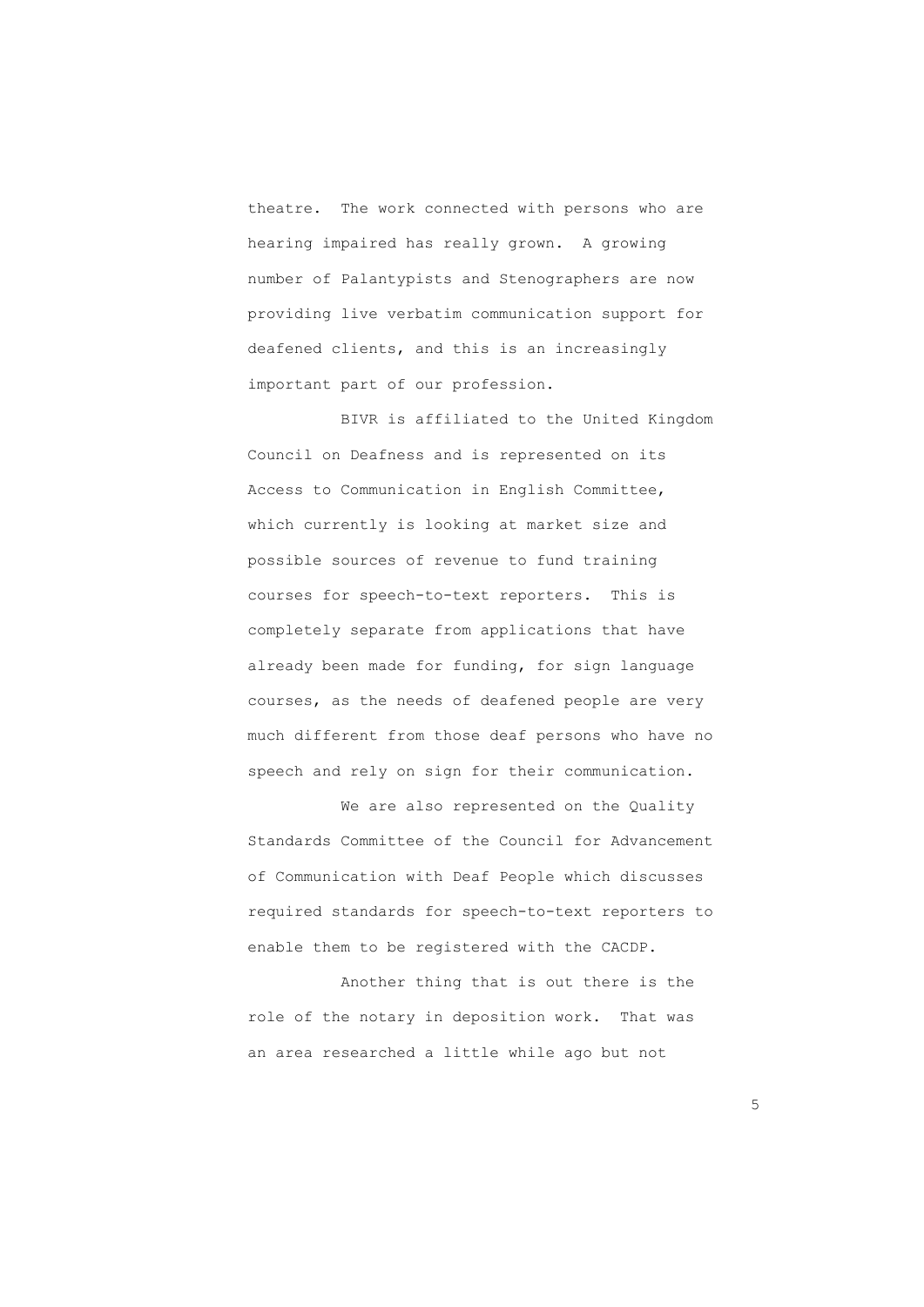taken further. If this is thought to be advantageous and helpful, we would once again investigate the position and we would like your input.

 I would like to remind you of our forum web site, which of course is for the use of Members. It contains lots of information and sometimes work vacancies.

 I do welcome this evening Tabitha Alum from StageText, a company responsible for captioning in the theatre, who is going to tell us about captioning in that area and give a demonstration which I think would be very interesting.

 I would like to thank Robyn at short notice for standing in to take the note this evening.

 I now come to a pleasant duty. I will give you a little bit of history. Ten years ago in 1995 the late Peter Girling wrote to Naomi Forrest, the then President, to suggest that long-serving, hard working ex-President and Council member Ron Chartres should be given Honorary Membership. We do not have Honorary Membership but under our rules we have power to

<u>6. In the contract of the contract of the contract of the contract of the contract of the contract of the contract of the contract of the contract of the contract of the contract of the contract of the contract of the con</u>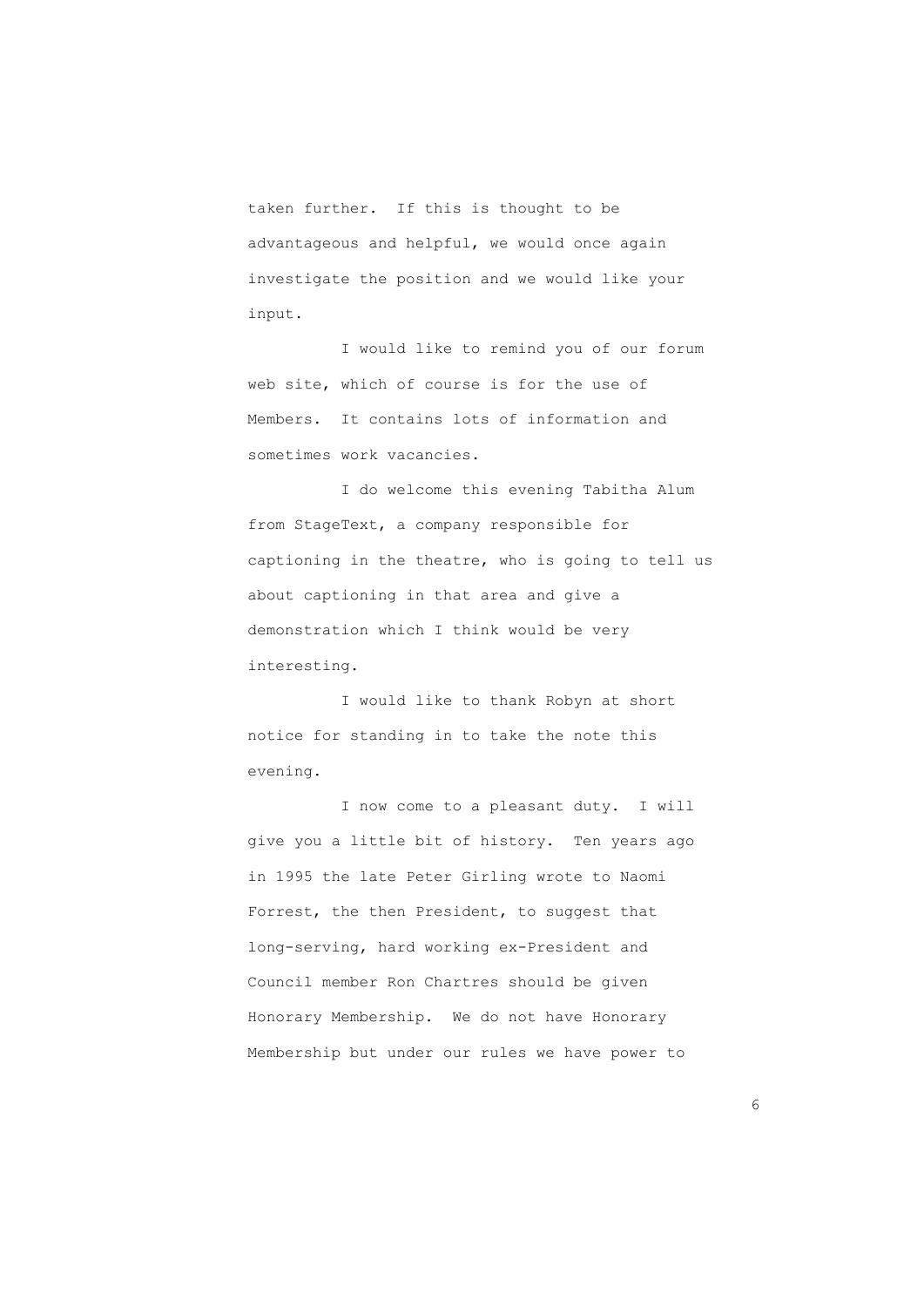offer Life Membership. A few years later the council offered Peter Girling Life Membership.

 There is one Council Member who has worked tirelessly for your Institute for more years than many of us can remember, and it gives the Council great pleasure to offer this to Betty Willett. I trust you all agree.

[Applause]

 I would like to present Betty with her certificate of Life Membership.

 BETTY WILLETT: Thank you, I am very touched.

THE PRESIDENT: I have kept my address very short this evening because I want to give as much time as possible to the discussion regarding the way forward. I invite questions and suggestions from you all. The fact that my speech is so short I think reflects what we want to try and question and achieve in looking for the way forward. There is not as much going on at the moment as there was years ago. Examinations are down, government work no longer requires accreditation, but we have to keep alive. We do not want to find ourselves in a position where we are not going anywhere, and that is the danger.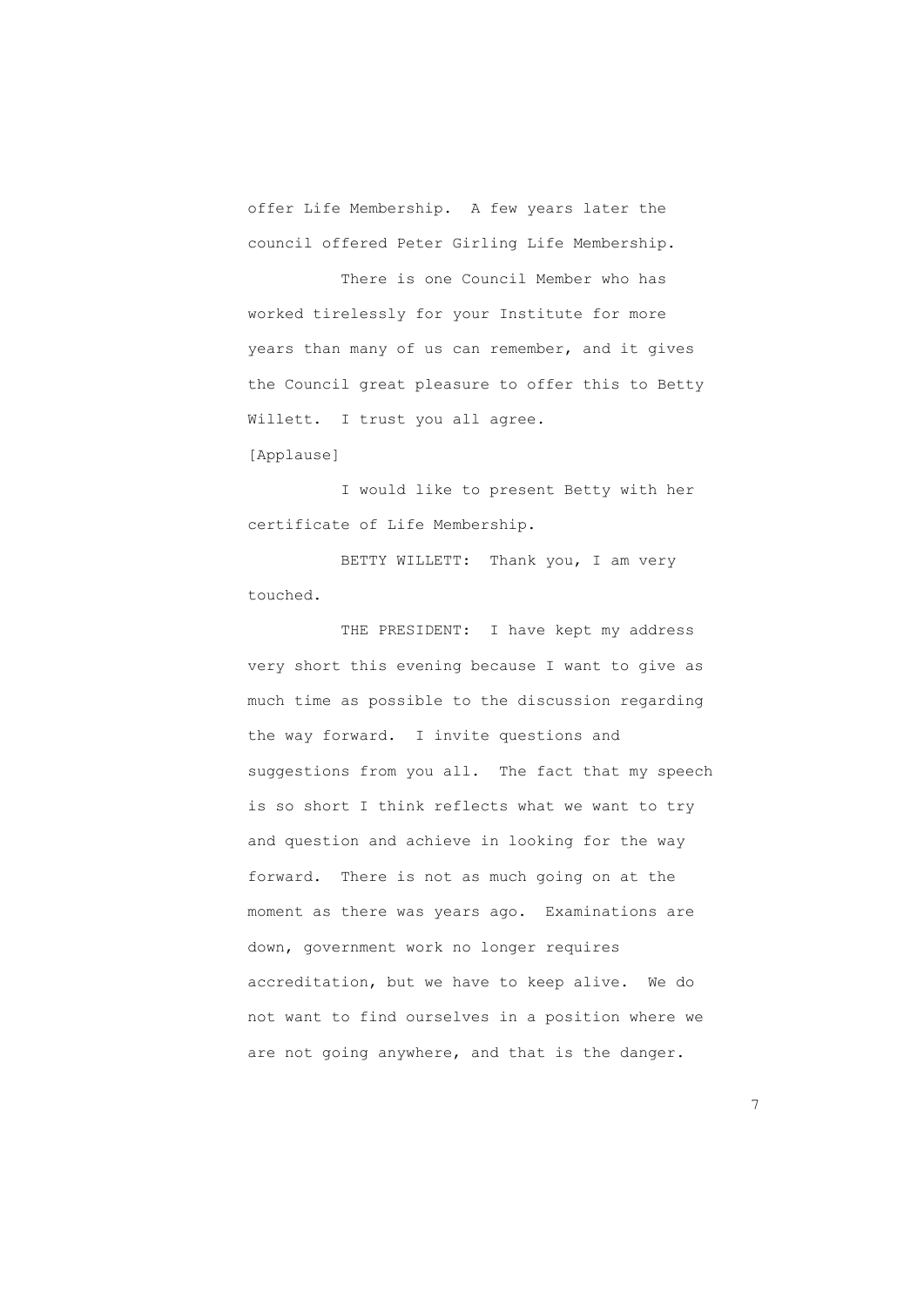We would like to throw open a debate for this evening, and perhaps the forthcoming year, as to the path we should follow. As I have said, we think that can most effectively be in the training and learning forum and we want to discuss that this evening.

 Are there any questions on anything I have said so far?

 PAUL BRINCAU: One question was going to be a suggestion about the way forward with Possum. I am not Possum but we had some problems with Stenograph in the past where we had nobody to look after our machines here but we do now. Is Possum the software or the actual system?

 THE PRESIDENT: Possum is the name of the company which supports, or used to support, the Palantype machine and software.

 PAUL BRINCAU: Can it be supported by some other means?

 THE PRESIDENT: By another company or person?

 PAUL BRINCAU: It does not mean that people have to retrain on another system, does it? THE PRESIDENT: No. LINDSAY BICKERS: There is the point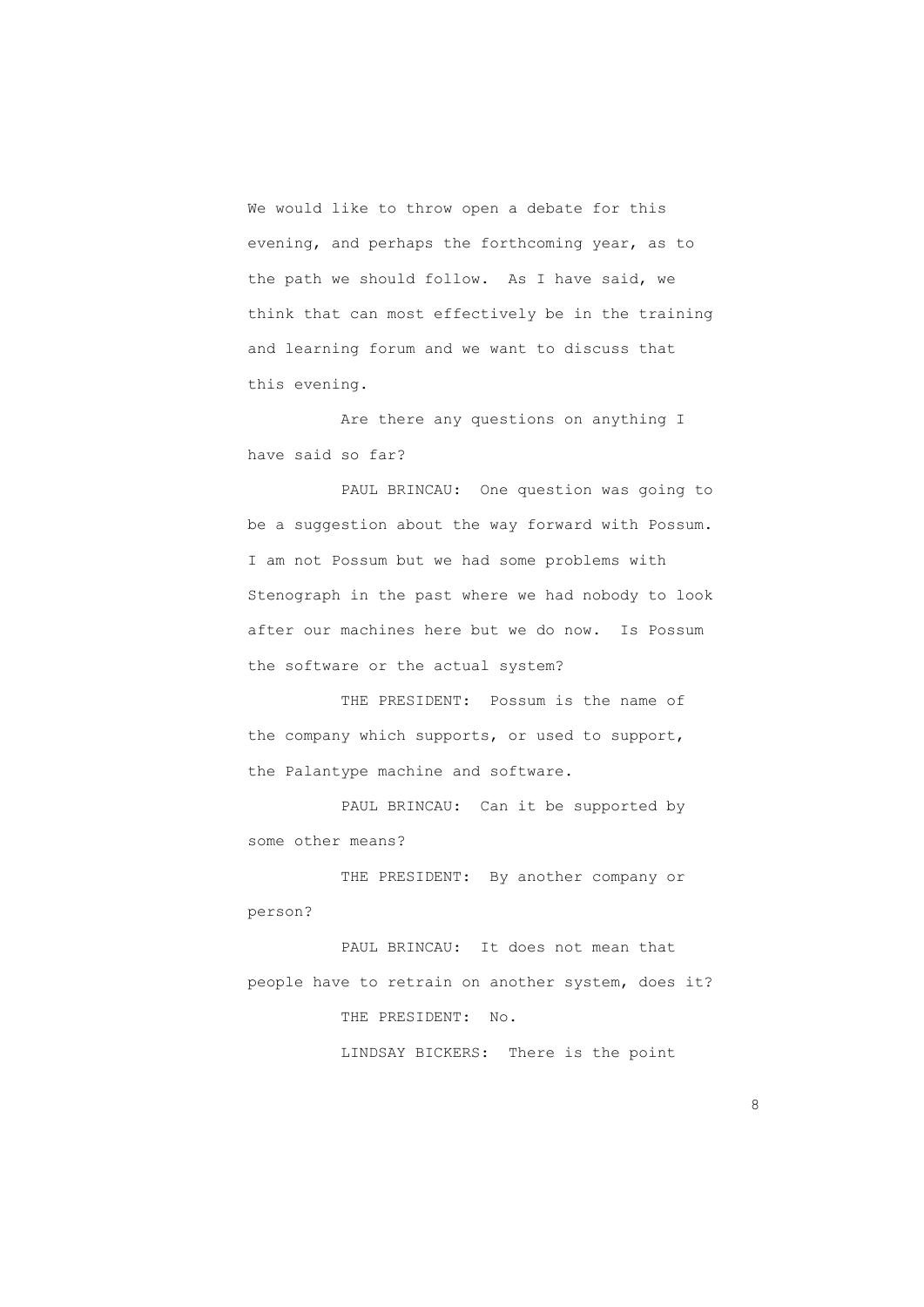that it is the hardware as well, not just the software. The hardware will need to be supported.

 THE PRESIDENT: Possum, when they decided to close down, told us to look for an alternative company to take on Palantype but that was not successful.

 PAUL BRINCAU: Have you approached the same people looking after our stenograph machines?

 THE PRESIDENT: There is a firm looking after maintenance.

 PAUL BRINCAU: Where is the problem? THE PRESIDENT: I have reported it as something that happened during the year which has not been entirely resolved. Software I think perhaps would not create a huge problem, that can be written or dealt with, but, as Lindsay said, the hardware, producing a new input machine, is where the great expense lies.

 LINDSAY BICKERS: What is the firm that is looking after the hardware?

BETTY WILLETT: It is only software.

 FRANCIS DOBSON: In the past there was a the Palantype camp and the Steno camp. The software has now changed so Total Eclipse is now suitable for Palan writers on Palan machines that

en de la construcción de la construcción de la construcción de la construcción de la construcción de la constr<br>O segundo de la construcción de la construcción de la construcción de la construcción de la construcción de la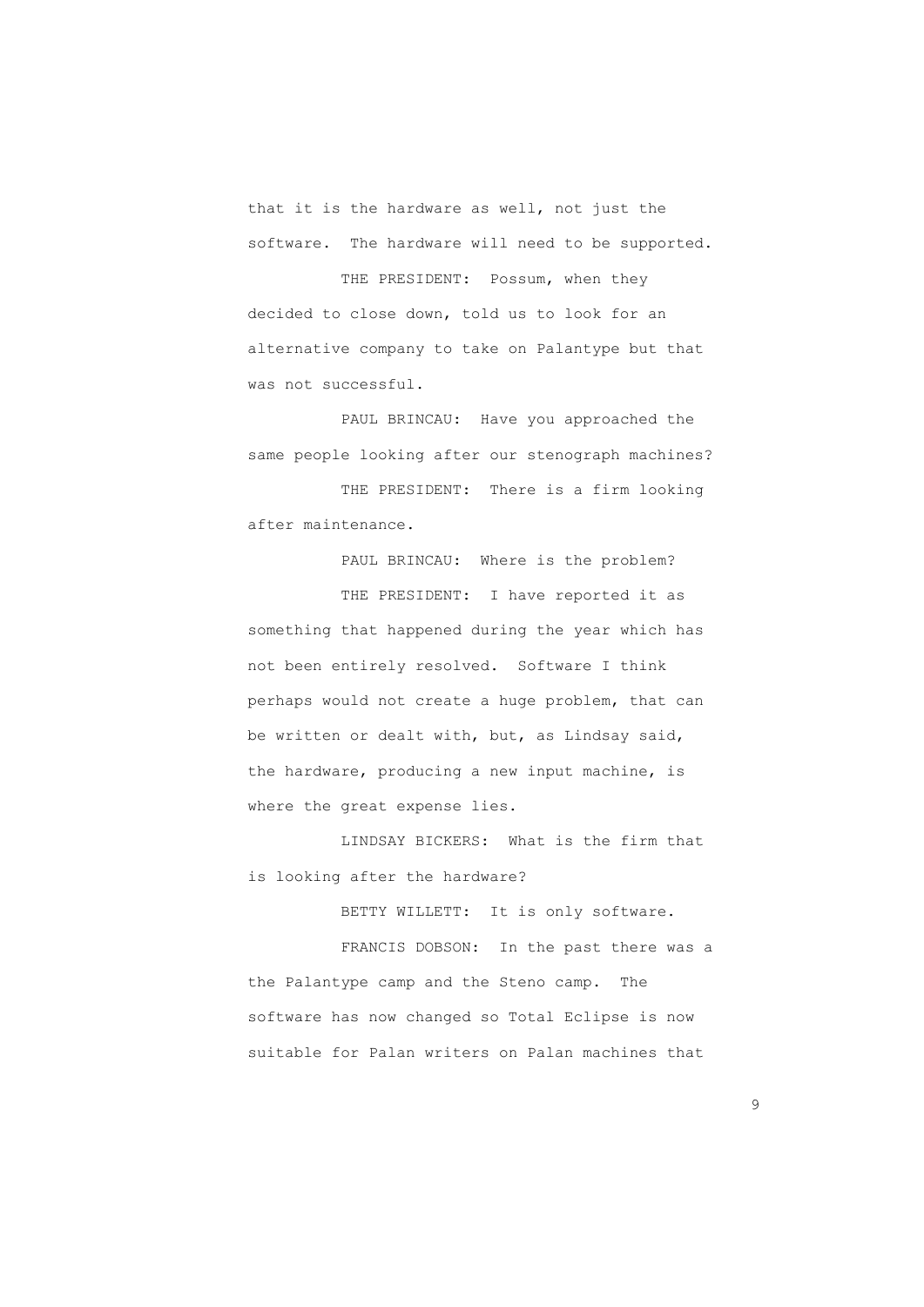can use real-time software. The software is not really an issue but just the writer.

 BETTY WILLETT: I do not want to say too much because it is Valerie who should be dealing with this, but "Do not give up hope all ye who enter here". Things are being done. I do not know enough to say any more than that but we are hopeful.

 I was terribly depressed because I was in on all the discussions and I thought they were going to continue. The profession let us down at the last moment, it has to be said. They wanted 30 contracts and we had 30 names but when the contract forms were sent out they were not returned. We have always been the worst for shooting ourselves in the foot.

 LINDSAY BICKERS: Can I ask why the contracts were sent to just everybody who owned a machine even if they had not indicated that they were prepared to have a contract?

 BETTY WILLETT: They went to the people who had a specific type of machine because Possum were only prepared to support the more modern version of the machines, so it was those people who were approached. Of those, we had 30 people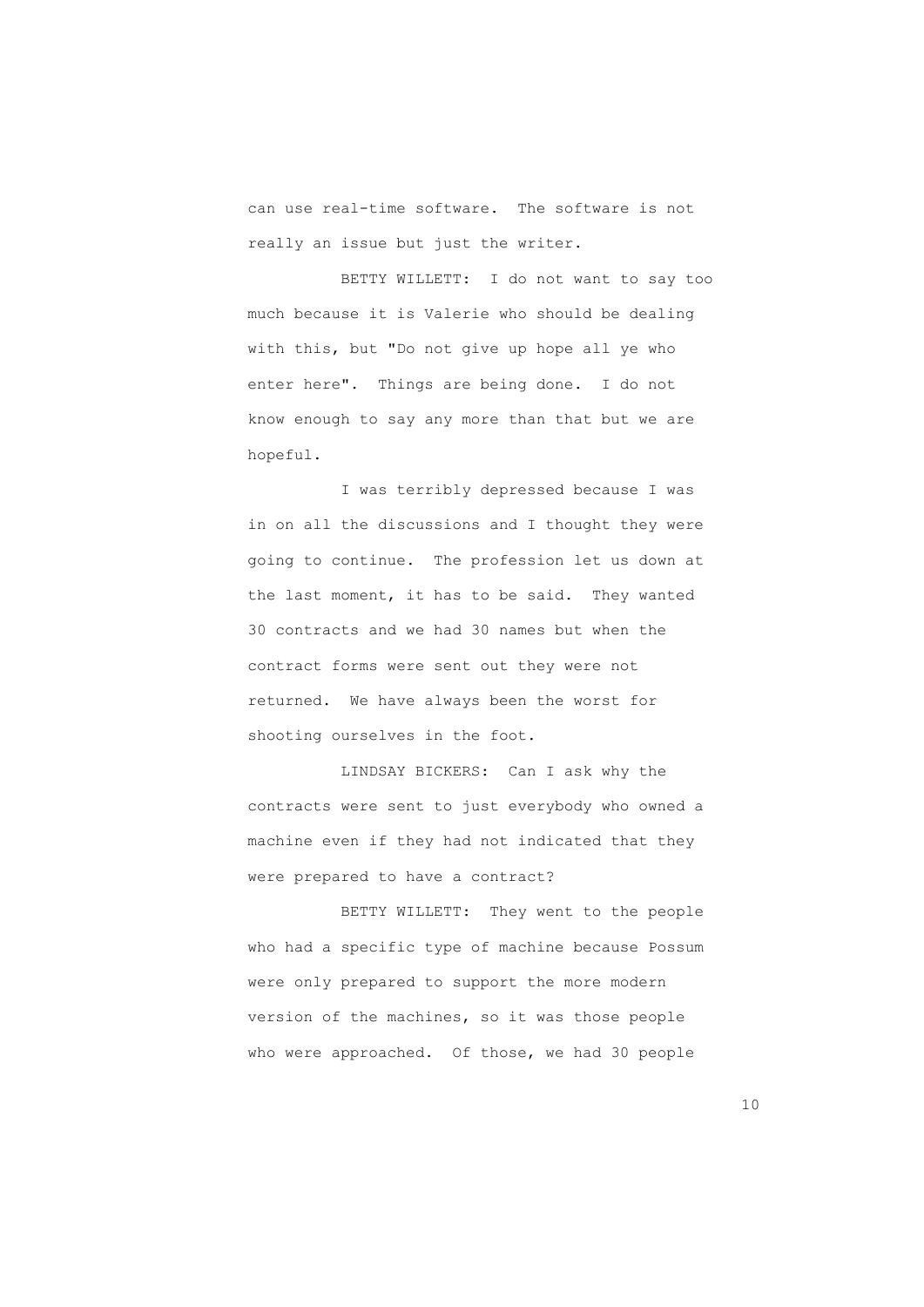who said they would enter into a contract but in the end only 15 returned and Possum quite naturally said it was not enough to keep them going. They were going to develop a new machine on the basis of the money they got from those 30 contracts. We had their word on that, but the contracts were not returned, the money was not there and they were not prepared to go on.

 We have somebody maintaining the software, and I am not completely pessimistic we might have a new machine at some point in the future. I am not certain.

 PAUL BRINCAU: When they say they are going to have a new machine, we get that with Stenograph. They introduce a new machine which costs £4,500 and they stop servicing the old ones. They compel people to buy a new machine and a lot of new writers cannot afford that. There are firms who exploit these people who advance them money to buy new machines at huge interest rates. It is all right for us who can go out and buy one who have been in the job for so long. When they say they are developing new machines, they mean we are going to make money for ourselves and not help the writer out.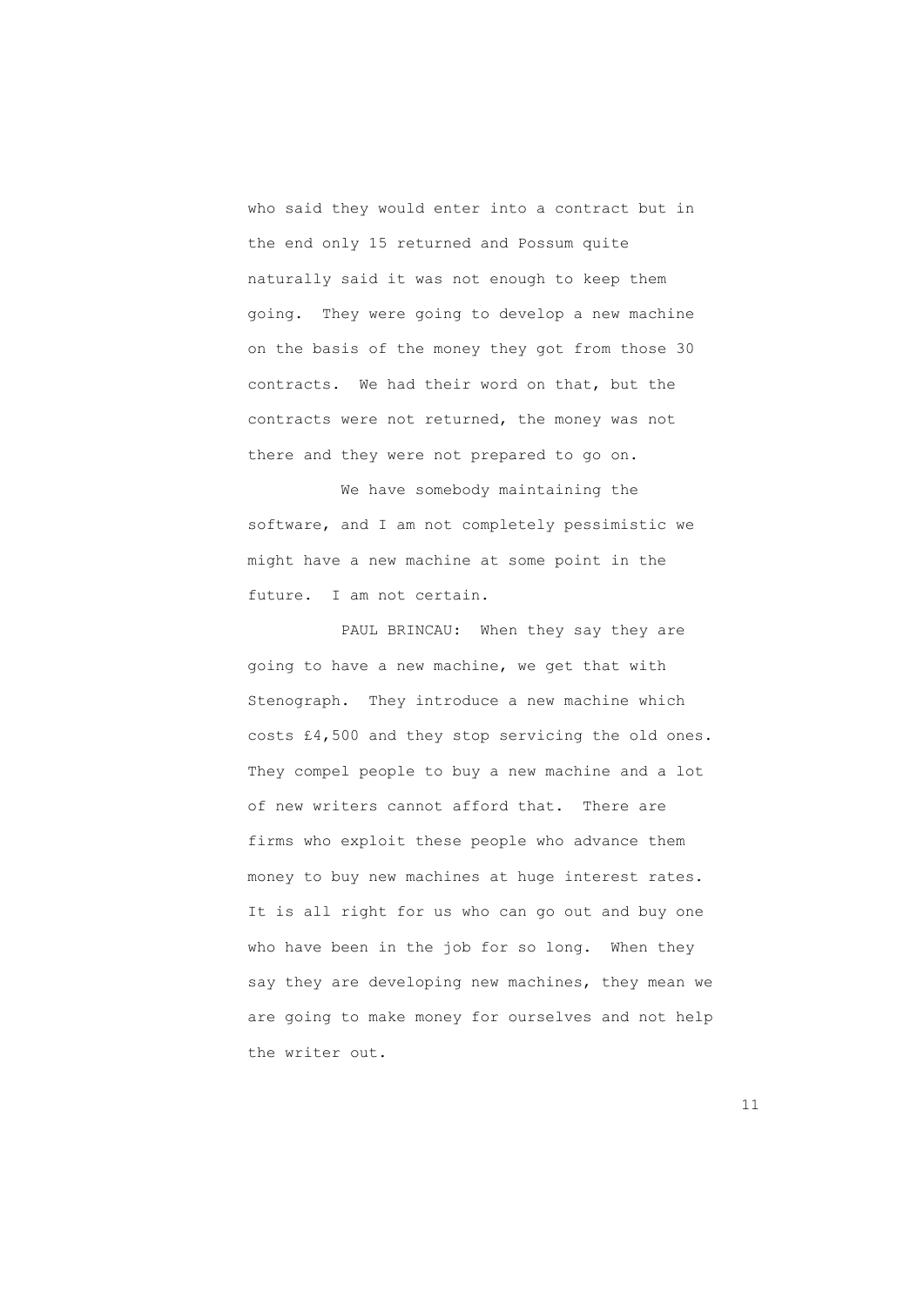The other point I had was about a notary. I do depositions, as probably a lot of other people do here. Is there any advantage to being a notary other than administering the oath?

MARY SORENE: That is the advantage.

 PAUL BRINCAU: I administer oaths at depositions without any problem. All you need is for counsel to stipulate. Sometimes they do not and sometimes you have to remind them that the witness has to be sworn. This morning I had to stop the deposition because they have forgotten. I wondered what the advantages were, whether there was anything else other than administering an oath.

THE PRESIDENT: Is there any more input on that?

 CHRIS ARMSTRONG: I do lots of depositions, like Paul, and I have been asked before to swear people in for many, many years. I have also been asked by principals of firms whether I am qualified to administer the oath. I became qualified 12 years ago -- I think it is 12 years ago. There is something in the American system that I would be able to do this and I have never had any problems since. Sometimes notaries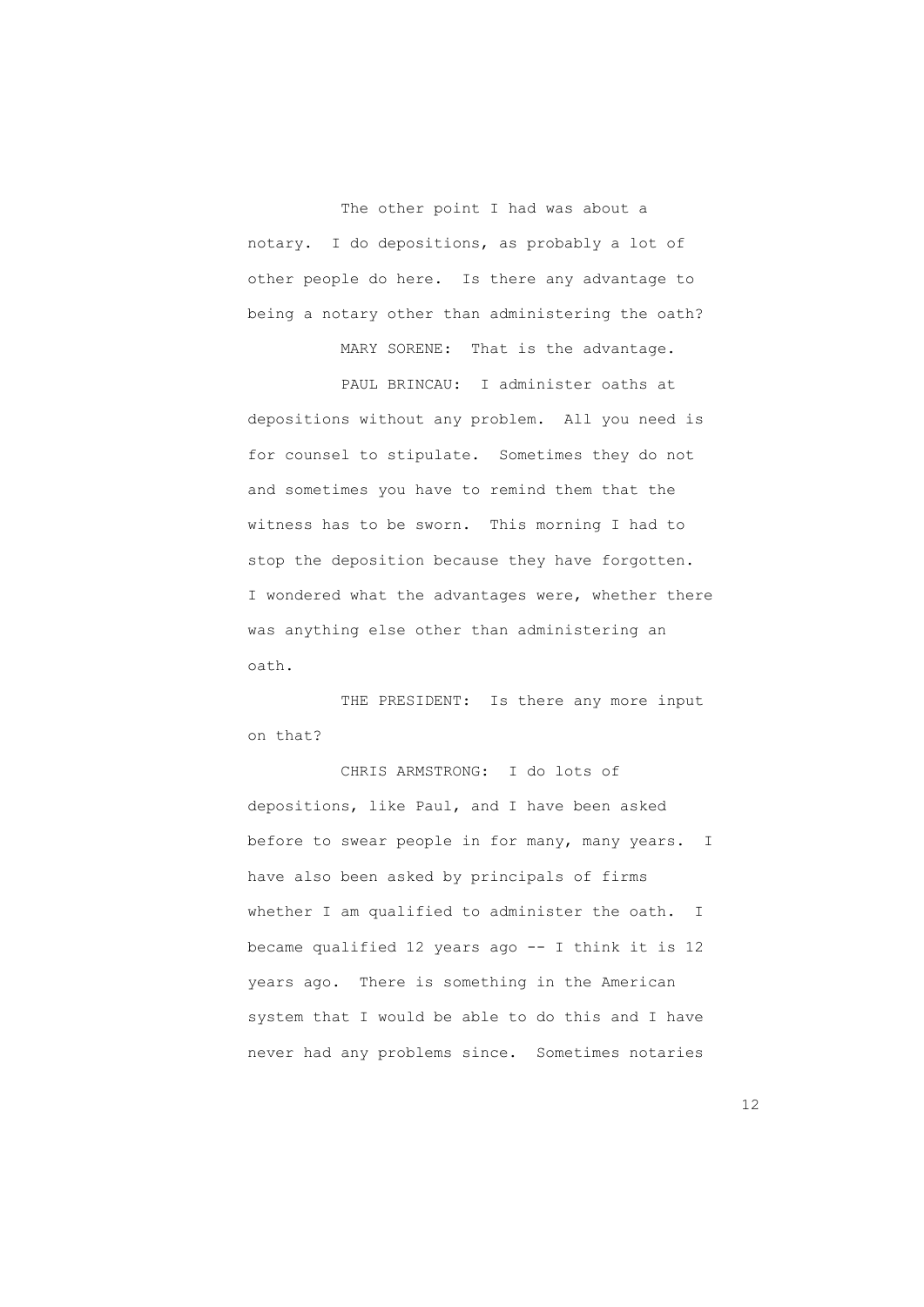will turn up because the lawyers from the States do not realise that we can do it and, therefore, they pay a lot of money to get someone to walk in with the Bible, or whatever they need to take the oath, then they leave.

That, of course, is very different from having someone sitting in who has been appointed under the Queen's Bench Division as an Examiner. We must not get confused between an Examiner sitting in because it is such an acrimonious case. That is very different from the notary. I think that the US lawyers are obviously paying out a lot of money because they do not understand that we can actually do it. You can ask anybody in the street. I could go up to Miriam now and say "Will you please take an oath." Under British law you can ask anybody to swear an oath.

 THE PRESIDENT: You think the American lawyers do not know that you are able to do it?

 LINDSAY BICKERS: What piece of paper have you got that allows you to do that?

 CHRIS ARMSTRONG: I have got it at home. LINDSAY BICKERS: What did you have to do to become qualified?

THE PRESIDENT: Do you need an American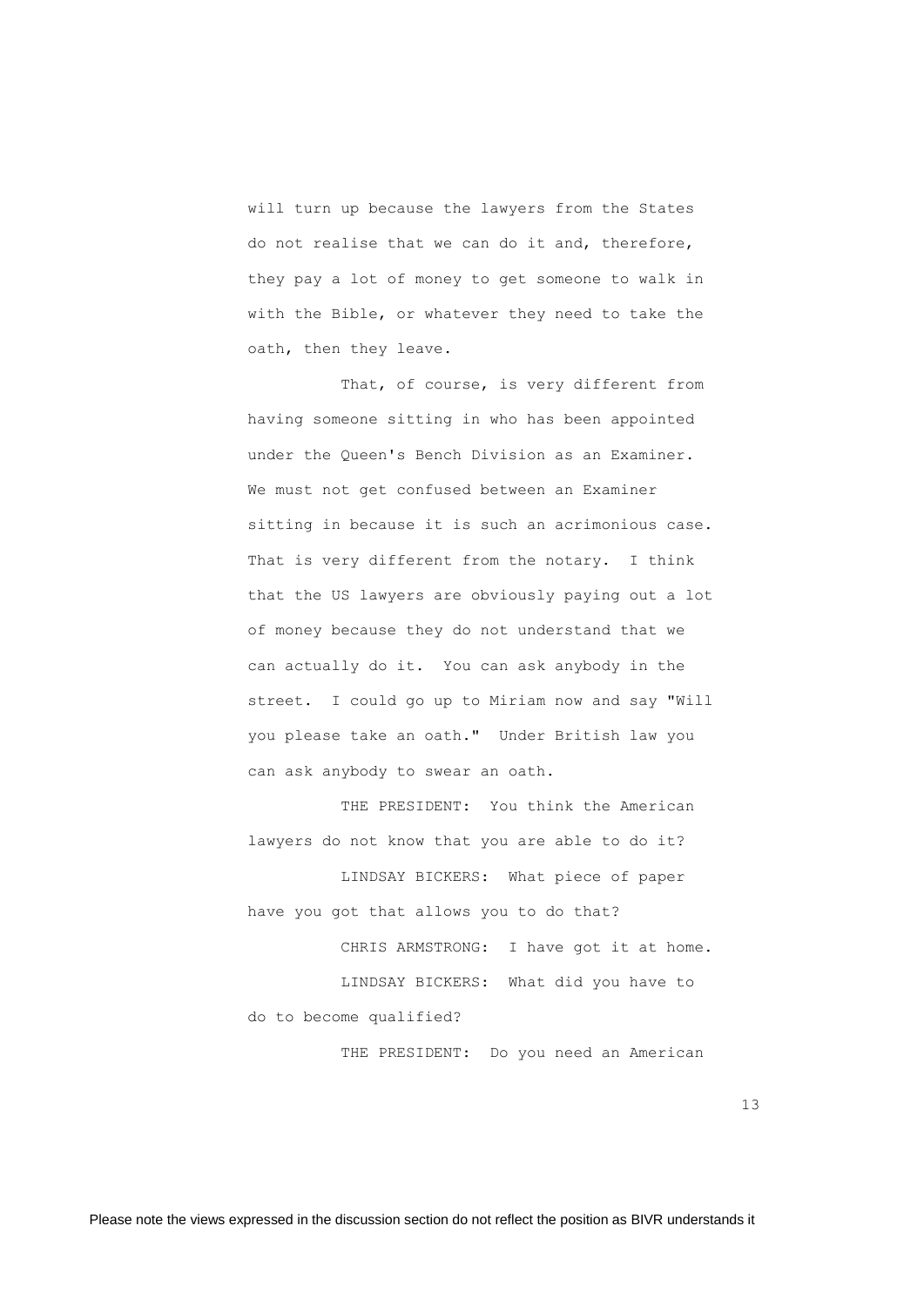stamp?

 CHRIS ARMSTRONG: It is so long ago. You are going to say I am backing away from what I said but I am not. I actually became able to administer the oath. It has not meant anything ever since. That is acceptable when they go back to America. If they are at all concerned, they will stipulate between each other that they will accept Chris Armstrong or Paul Brincau to administer the oath.

 THE PRESIDENT: Individuals or companies who accept deposition work, should they ask the lawyers at the time they are booking the job if they need notary facilities?

 CHRIS ARMSTRONG: No, I do not think so. I think they should know that the court reporters over here can administer the oath. Most of the time, like Paul, when I swear witnesses they do not even ask me. You just say to them "Good morning, sir. Would you like me to swear the witness." They do not even say "Are you notarised to do it?" It is not a big deal.

 LINDSAY BICKERS: Then you have to be sure, if there is any problem with the transcript afterwards and they come back and ask you what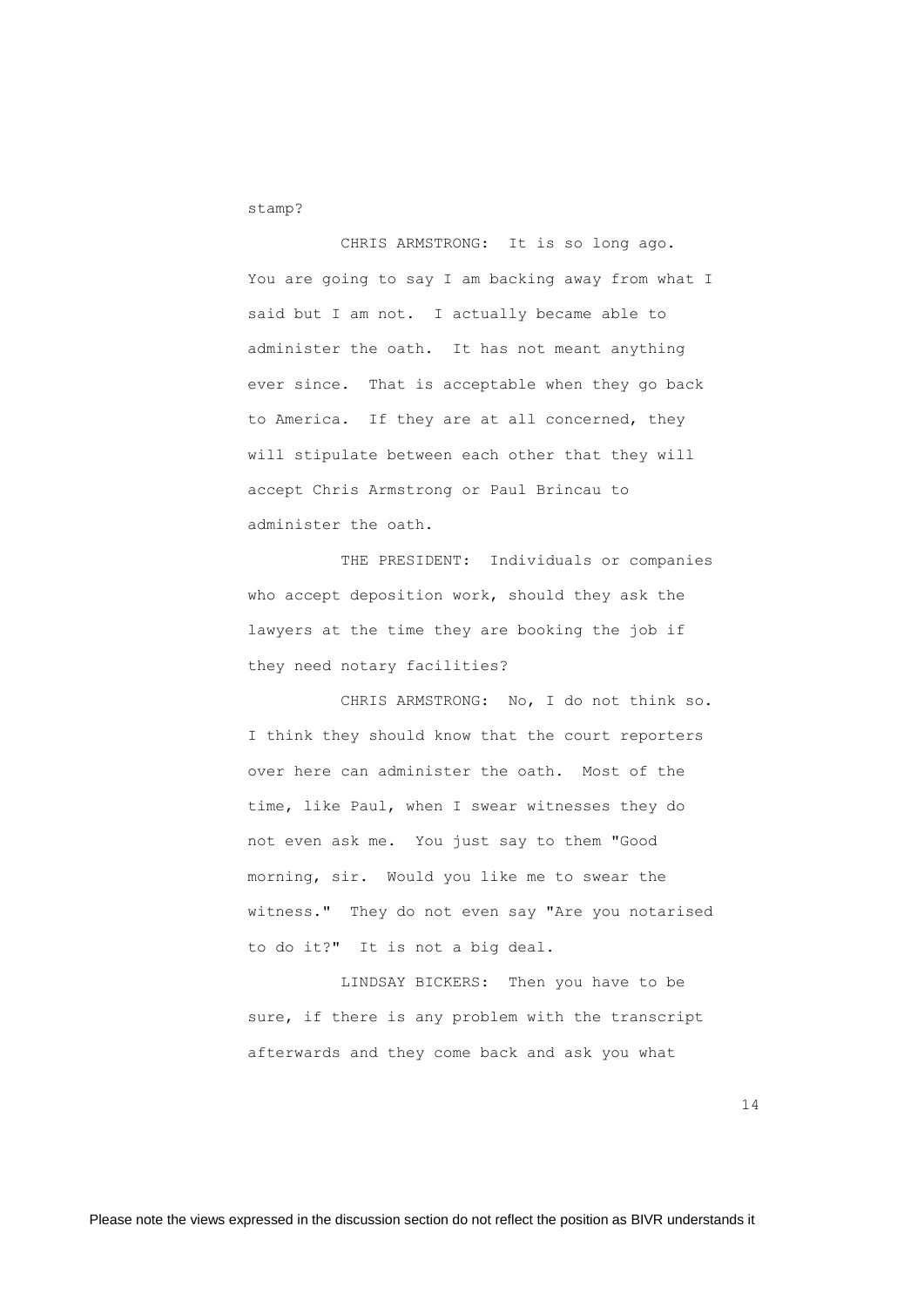basis you did this, you have some evidence that you are. I am not suggesting you are not qualified but you might at some stage in a court trial have to produce evidence that you were qualified. I would like to know what this bit of paper is that enabled you, or whatever you did, to become a notary. You would have to produce it just like we can be asked to produce our practising certificates.

 CHRIS ARMSTRONG: What I would say to that is if they want to come back on anybody's transcript it has no relevance whatsoever to having sworn the witness.

 BETTY WILLETT: There can be a point of appeal on a transcript unless the respective counsel have said that they waive the stipulation that we are notaries. That is the easiest way to get around it, to make sure it is on the record that they stipulate, which is different from what Chris is saying. That is the way most of us have got around it in the past.

PAT FRITH: I have done it, but I assumed this was as in America.

 BETTY WILLETT: It is to everyone's benefit to say "Would you please stipulate on the

15 and 15 and 15 and 15 and 15 and 15 and 15 and 15 and 15 and 15 and 15 and 15 and 15 and 15 and 15 and 15 and 15 and 15 and 15 and 16 and 16 and 16 and 16 and 16 and 16 and 16 and 16 and 16 and 16 and 16 and 16 and 16 an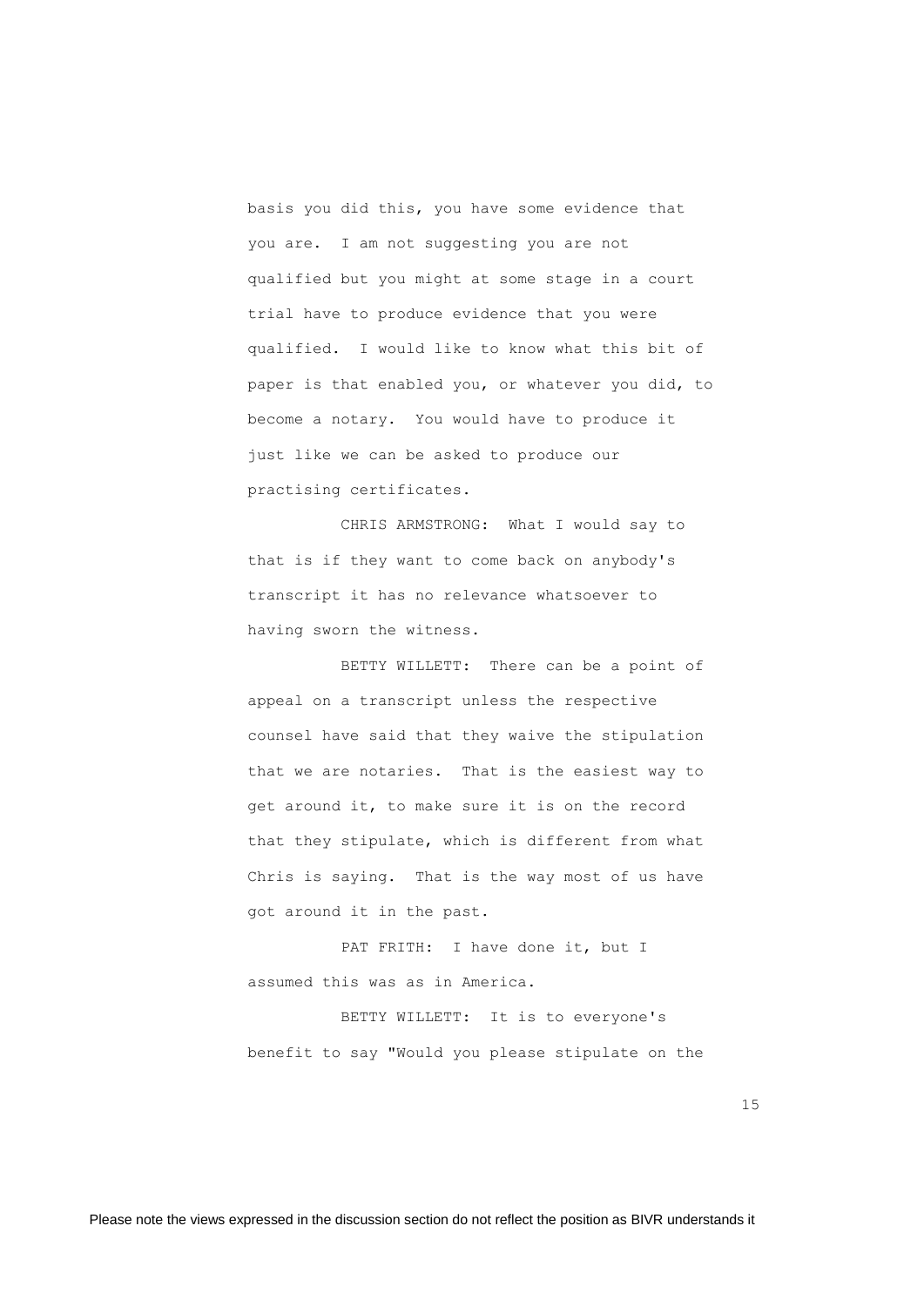record" and then you are covered.

 PAUL BRINCAU: I do ask them to stipulate from time to time. Sometimes I forget and I do not, but we do certify at the end of the transcript, we do put in a certification, which actually certifies that what is in the transcript is correct.

 FRANCIS DOBSON: But it does not have a notary seal.

PAUL BRINCAU: No. The last deposition I did when a notary was asked -- I have been doing depositions for about 20 years and only two or three times has there been a notary -- he had to try four times before he got the oath right. They administer the English oath not the American one.

 BETTY WILLETT: They are far more concerned to have a practising certificate than they are to have a notary certificate, so make sure you have your certificate when you go.

 PAUL BRINCAU: Also a notary in this country is only empowered to administer the oath in this country, so telling a guy to raise his right hand and asking him to swear that the evidence he is going to give is the truth, the whole truth and nothing but the truth, you cannot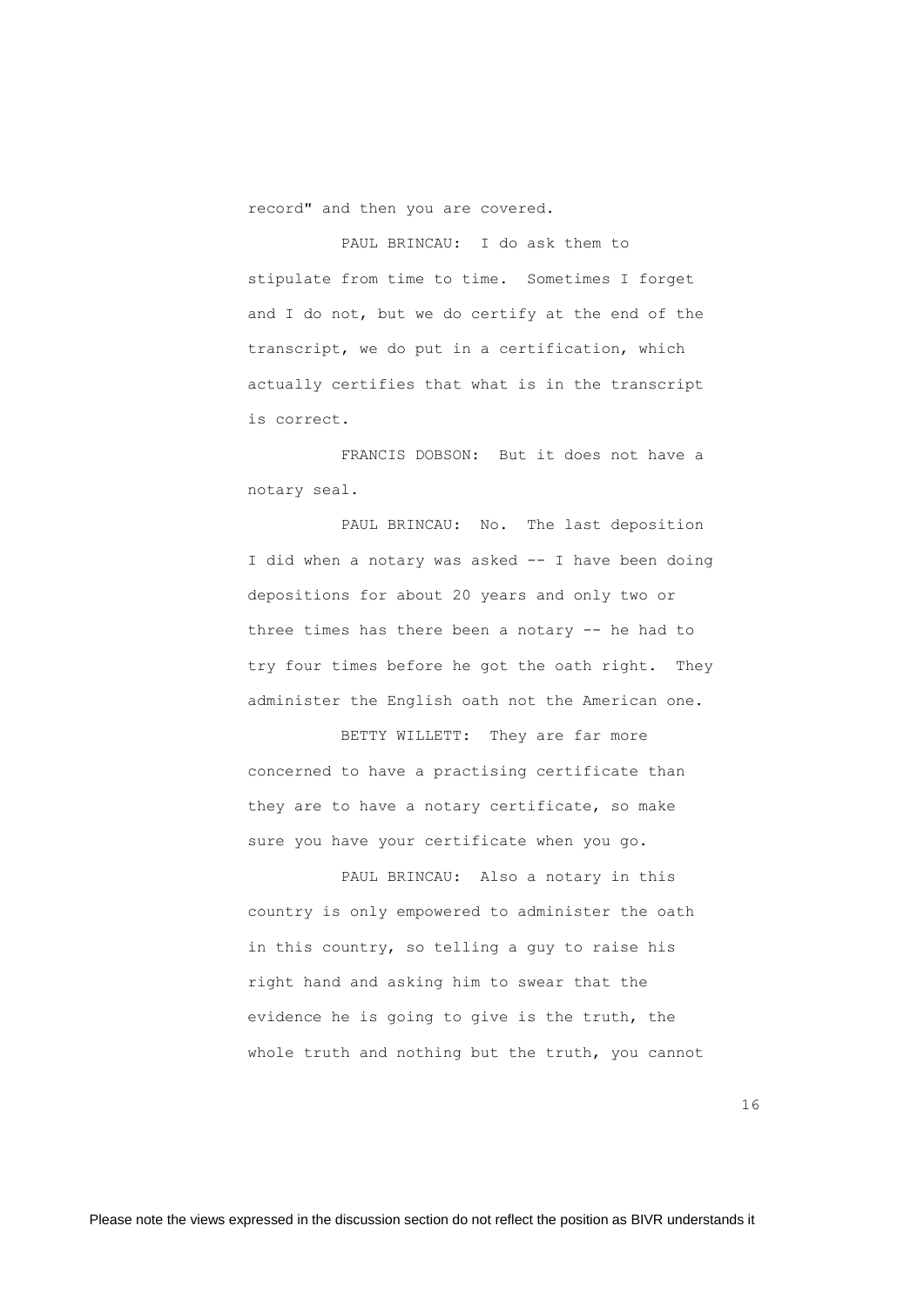even say "so help you God" because the guy might not believe in God. It means nothing. When a notary swears a witness in this country, the transcript that is produced in America, as far as the oath is concerned, is useless. The words are completely different. It is another jurisdiction, so although we have spent a lot of time talking about it, it means nothing. Counsel are quite happy to make a stipulation. Sometimes they make it before, and if you remind them they will make it afterwards. They say "OK, we will stipulate that the court reporter can administer the oath."

 PAT FRITH: A court usher will administer the oath and, as far as I know, they are not trained to do it.

 LINDSAY BICKERS: It is not the training but the qualification to do it, having been empowered to do it somehow. That is the problem.

 PAUL BRINCAU: What they are interested in more in depositions is whether you have done them, how many you have done before and can you read it back. That is what they want to know.

THE PRESIDENT: Any more questions on anything at all? The way forward debate will come in a little while.

17<sup>1</sup>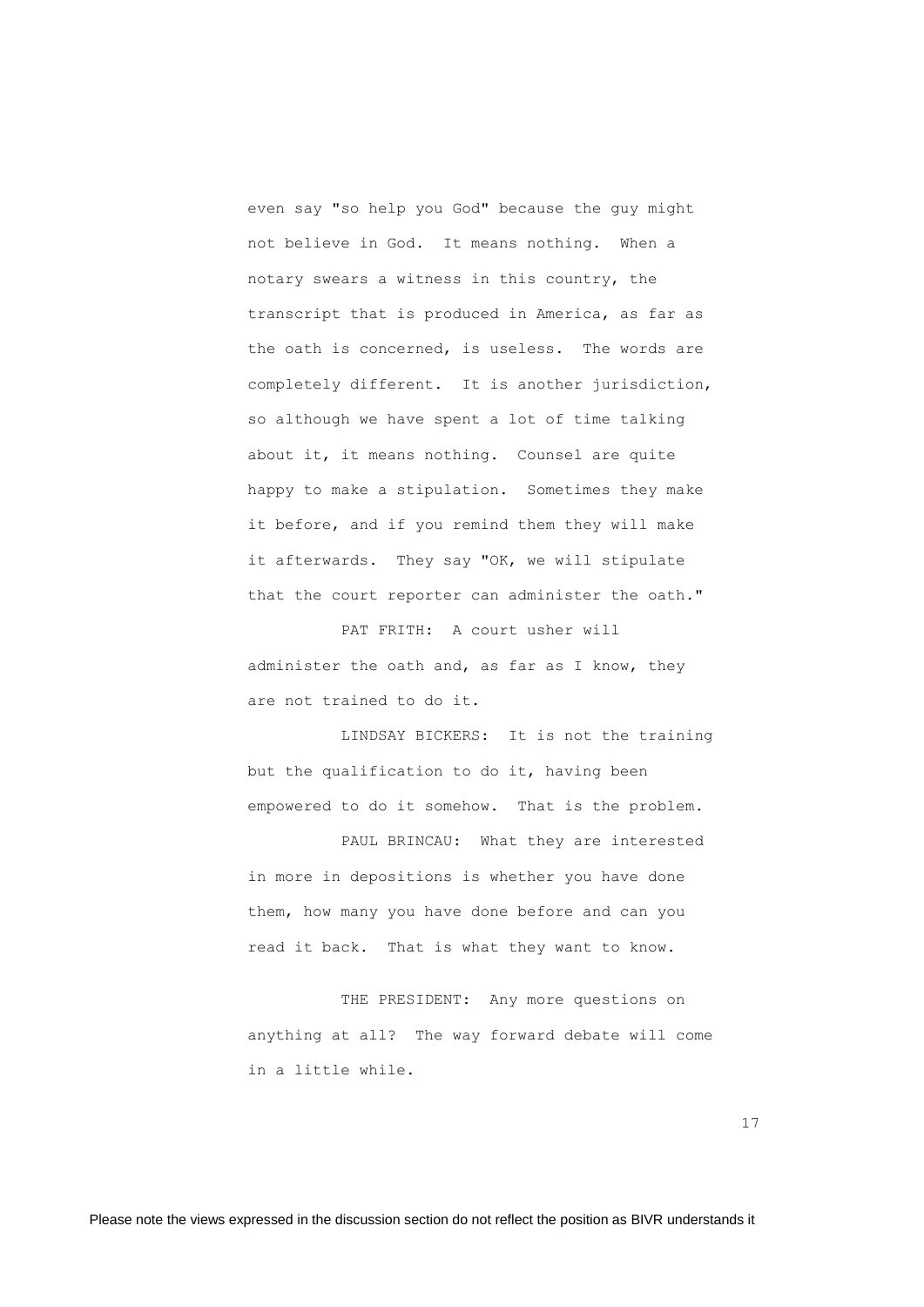ROGER BELL: I wondered why so very sadly there does not seem to be very many of us here. Does anyone have any ideas? There must be quite a large number of the Membership working in London. Can anybody speculate? We seem to be fewer and fewer as the years go by?

 THE PRESIDENT: I have been told this week is very busy in the hearing impaired world. There is quite a bit going on there. Other than that, it is just a general malaise. Every year we seem to have fewer members and it is not good.

 PAUL BRINCAU: The main reason is because ten years ago when I walked into a court they asked me for my Institute card before they let me practise. Now any Tom, Dick or Harry - and there are firms not far from where we are sitting now who will send a trainee to sit in court for half a day and tell them that is part of the course. They get paid a lot of money for it and the guy knows nothing; he just has a tape recorder.

 THE PRESIDENT: There has been a general decline in interest and attendances at meetings since the disappearance of accreditation from Government contracts.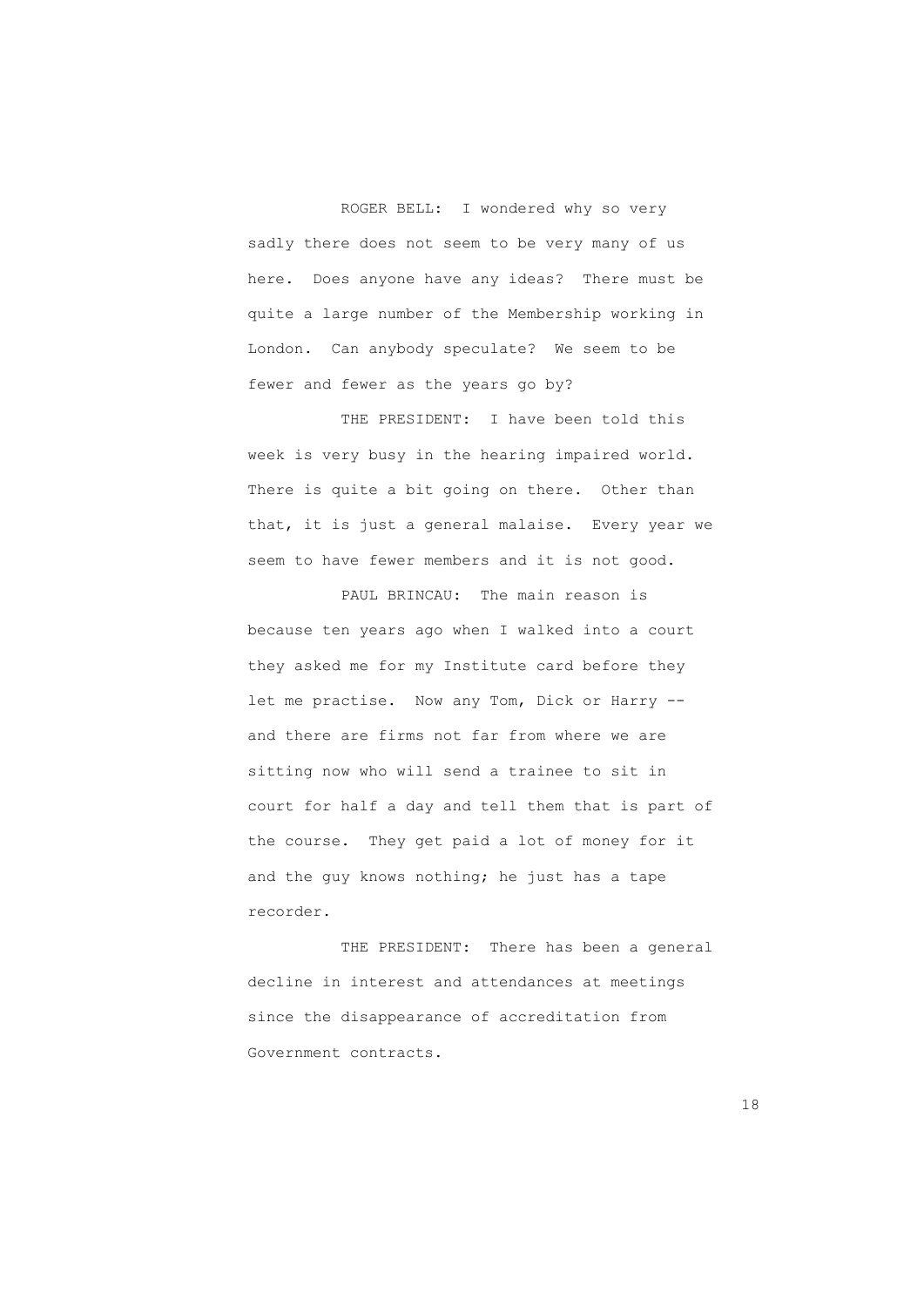BETTY WILLETT: To be fair, it is general apathy everywhere. Whatever field you are in, you are lucky if you get a big audience or attendance at an AGM. People are not interested in going to AGMs; they find it a big yawn.

PAUL BRINCAU: Are there bodies, maybe more important than ours, I do not know, chartered accountants, chartered surveyors, they have AGMs and they are well attended.

 BETTY WILLETT: Pro rata you will find their numbers are down as well over the years.

PAUL BRINCAU: When you think that most of the people who do our job work in central London, most of them are within a stone's throw of where we are sitting now, but they all pack their bags and go home.

 VIRGINIA WASON: I think they have always done that. If you think about the Crown Court reporters, they could not be bothered to wait a couple of hours to come to the meeting.

 PAUL BRINCAU: The reason is they have no reason to.

 VIRGINIA WASON: They have no reason, I agree.

ROGER BELL: Another point on that is

19 and 19 and 19 and 19 and 19 and 19 and 19 and 19 and 19 and 19 and 19 and 19 and 19 and 19 and 19 and 19 an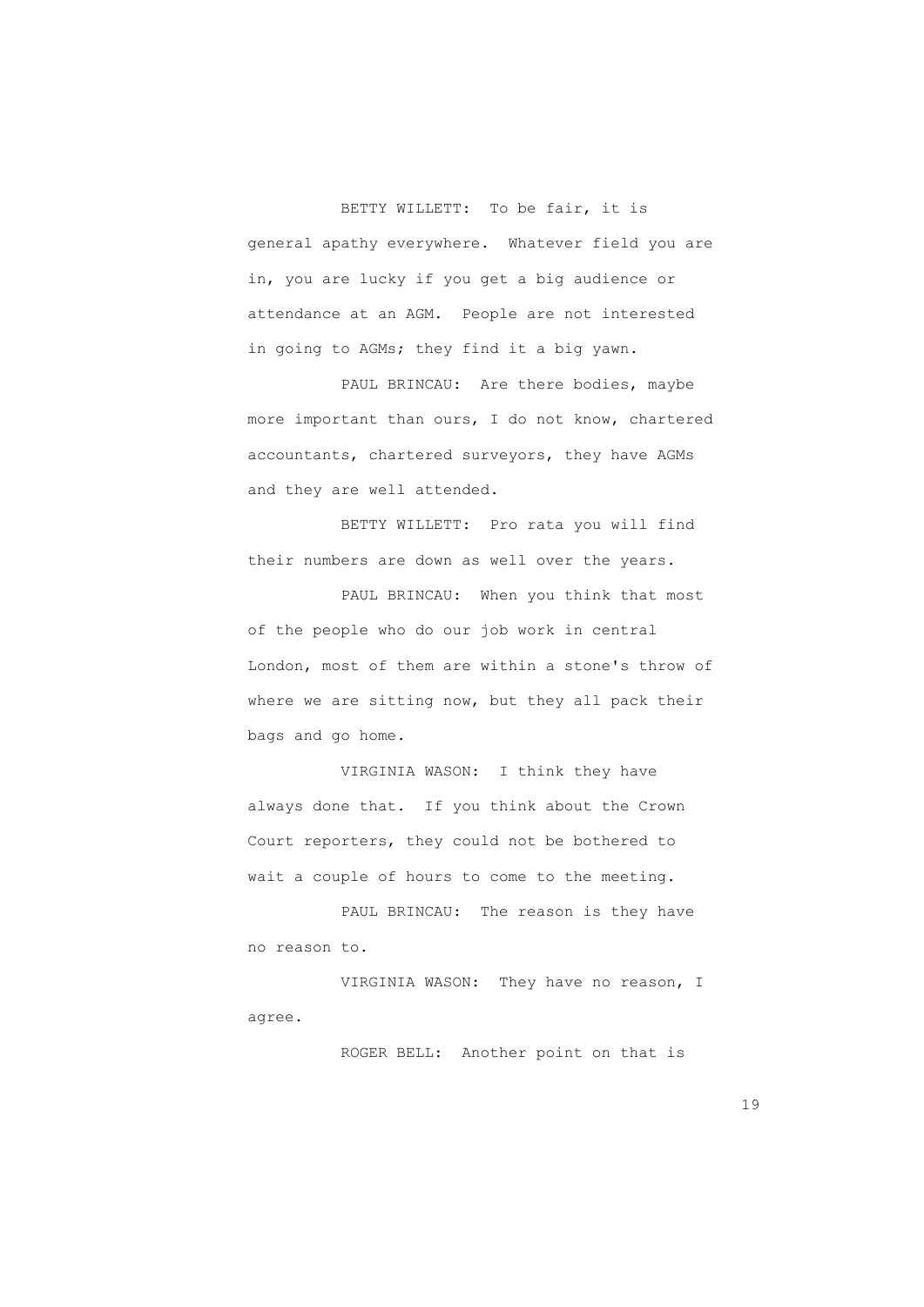that I was at Middlesex Crown Court today and I spoke to a young woman who I did not know at all but I had heard in conversation she was a stenographer. I had phoned somebody because I had left all my papers at home and I could not remember where it was being held to tell the truth. I said to this young lady "Are you by any chance going to the AGM this evening", and she said "No. I understand because I am not a Member I cannot attend." I wanted to ask if that is correct. Is it only members who can attend?

THE PRESIDENT: No, non-members can attend but they cannot vote.

 ROGER BELL: That is exactly what I explained to her. I said would she like me to ring somebody and make inquiries. I felt she might have been interested but she said she had not made plans.

 CHRIS ARMSTRONG: I do not think it is on the way forward, and I do not think it is something that there will be an answer to immediately, but I mention that Caroline Stewart rung me yesterday and she went to a job near to where she lives in Milton Keynes but was unceremoniously thrown out. We all get this from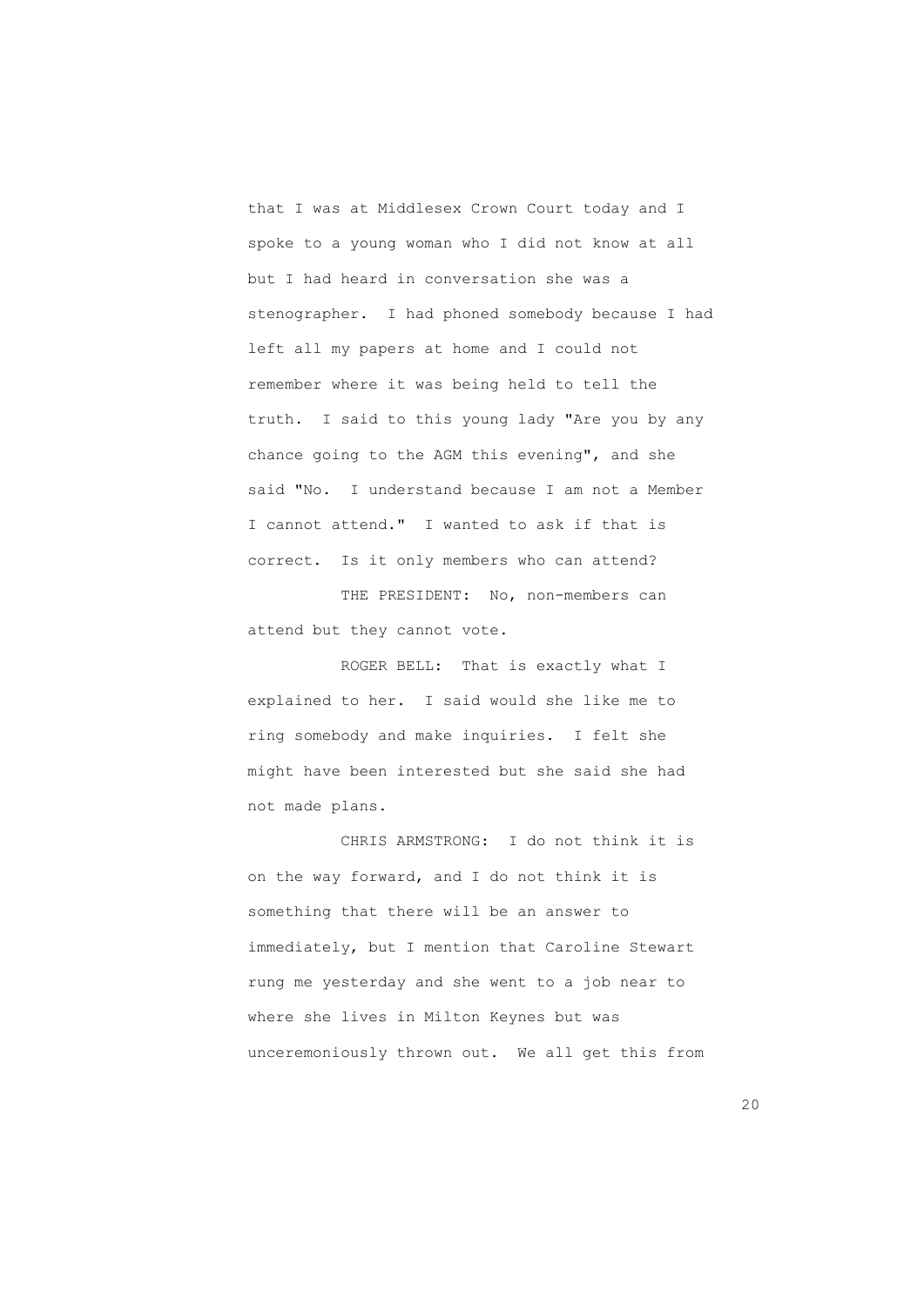time to time. She rang me to say, because it was a job for Nick Vint, she left within five minutes. She said it is so appalling because it was a doctor and the PCT said "You cannot come in, you cannot bring a solicitor with you, you cannot bring a friend, and we do not want any note taken. We have already made our decision." That is nothing to with Caroline and it is nothing to do with me, but I did say to Caroline when I came tonight I would ask the Institute what do you think is our responsibility, if any, when we are in those kind of situations?

 THE PRESIDENT: Responsibility to the client who sent us there?

 CHRIS ARMSTRONG: I do not expect an immediate response.

 BETTY WILLETT: I have been in these situations but I have never been thrown out because I have always said to the client before I go "Would you please make sure you have checked with the Chairman that I can come. If he says no, I am not coming." I will not put my head on the line so I am thrown out unceremoniously. That is an awful thing to happen. It is courteous that you have made sure that you have asked the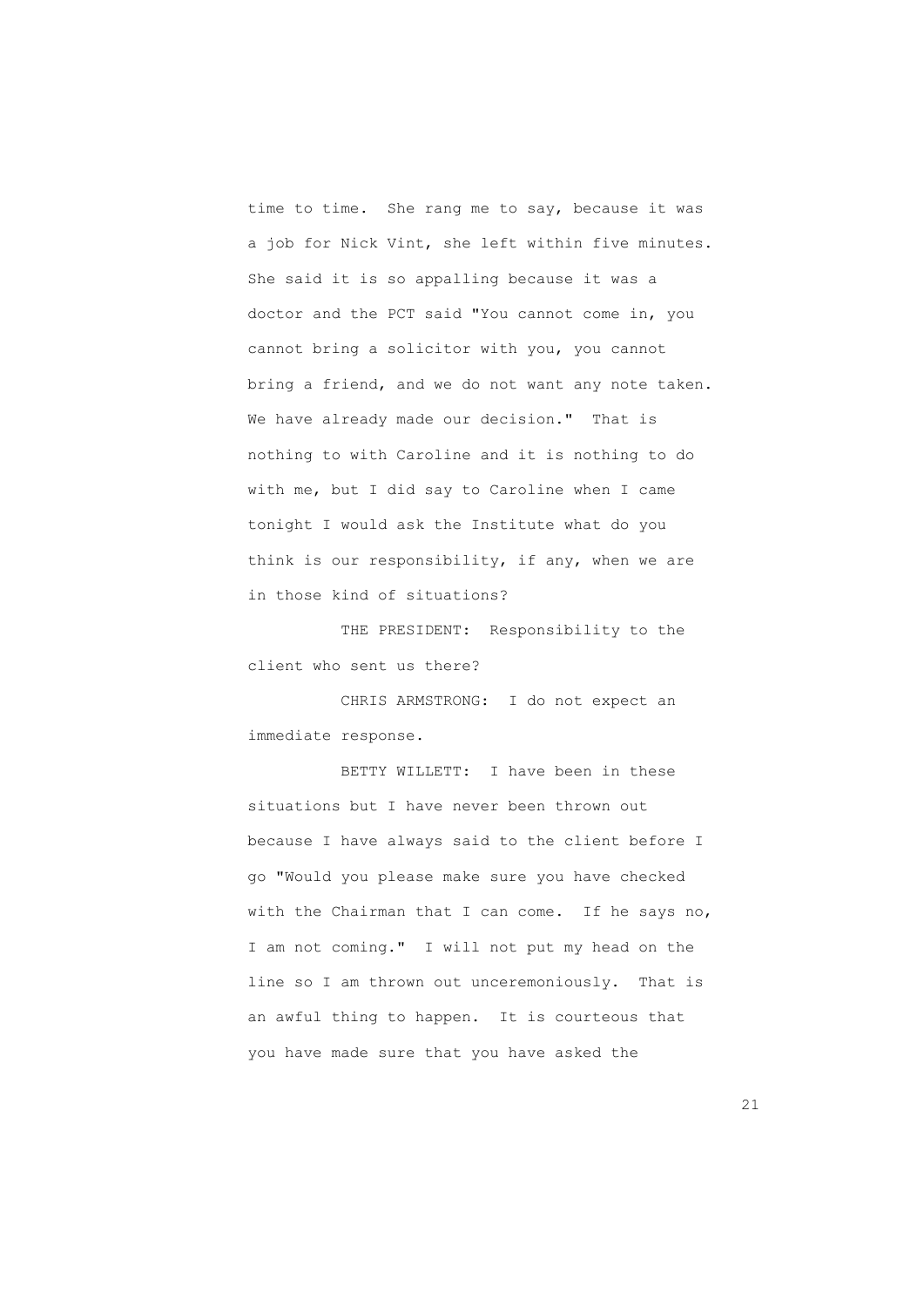Chairman.

 CHRIS ARMSTRONG: I went to the Patent Office in Munich to an appeal in the middle of the Bavarian woodlands and I got thrown out of there. It took them two hours to decide whether I could stay in.

 BETTY WILLETT: The person who booked you should have made sure that you could go. It is no good just turning up.

 VIRGINIA WASON: The principal should have checked.

 CHRIS ARMSTRONG: I am wondering whether we, being the people who are there on the spot, have a responsibility or any kind of action to take about the person who is not going to get a fair hearing.

 BETTY WILLETT: That is not our responsibility, but it is our responsibility to make sure if we are going we have permission to go. It is the responsibility either of the person who is booking you, the agent for whom you are working, or, if it is a freelance job, you send an email and say "I have been asked to come along, may I have confirmation I am allowed to." In these days of email it is not difficult.

22 a *22*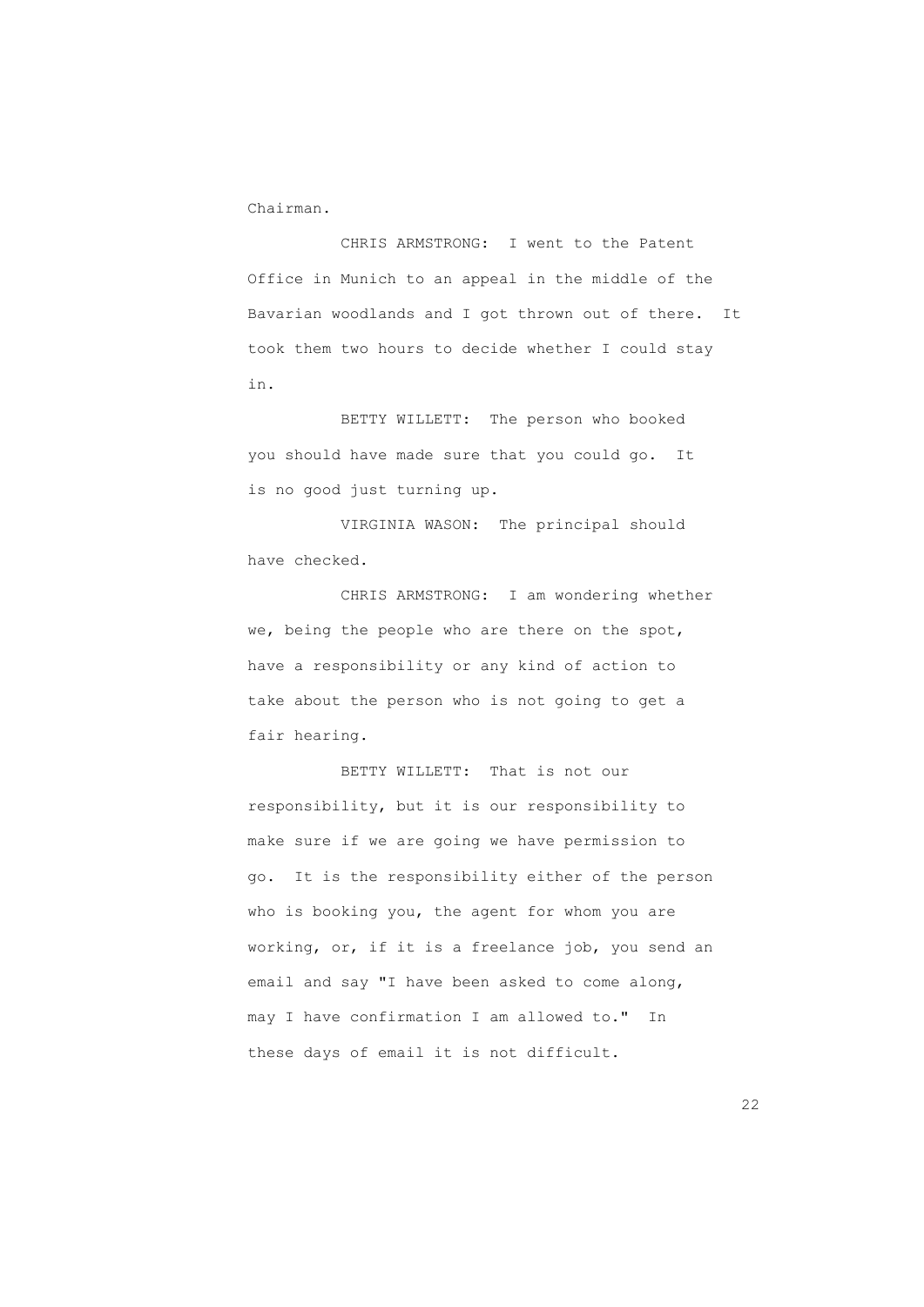PAUL BRINCAU: What you will also find is that they might say "Yes, come", but they put you at the back or somewhere where you cannot hear, in which case I take the same stance and I say "I am sorry, I cannot hear from there and I am not staying" and I leave. It is a waste of time sitting there sweating it out.

 BETTY WILLETT: You put in your email that you shall need to sit near the Tribunal and the witness. You have to fight your own battle before you go in.

 CHRIS ARMSTRONG: Maybe this does come into the way forward.

 PAUL BRINCAU: I fought my own battle in the European Court as well. I had to stand up and address three judges, who then stood up, left, and went out to make a decision. I was sent by counsel from this country to do a patent job and he did not turn up; he just sent me. All he wanted was the transcript. The other two sides stood up and said this is not fair. He will get a full transcript and we are here and there is no note. In the end the judge made me explain how the machine works and he said "Yes, that is allowed because that is not a tape recorder."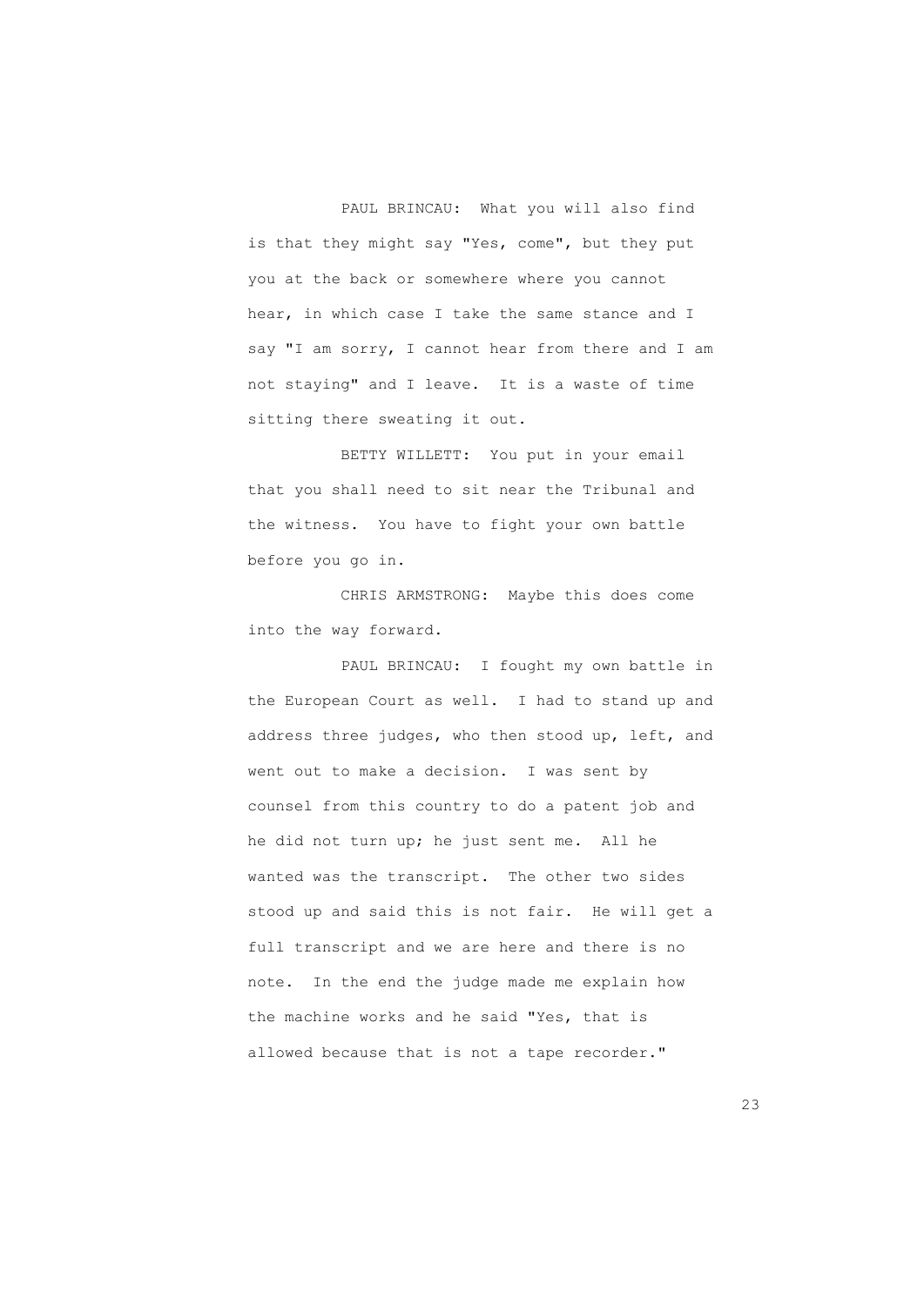Then the other counsel, when the decision went against them, ordered a transcript.

 CHRIS ARMSTRONG: Maybe we do have a role to play.

 ROGER BELL: I was once in a tribunal in Ebury Bridge Road and it got well under way with a very fast talking prison education officer and the whole thing was stopped after a while and the chairman said to me "Are you using a mechanical recording device?" I said "It is to assist the written note." He said "You may not continue with it". I repeated it was just to assist the written note. He said "Either you leave or you stop using that device." That was the option I was presented with. Of course I stayed.

 THE PRESIDENT: We move on to the Treasurer's Report and I call on the Treasurer.

 MARY SORENE: The Report and Accounts have been previously circulated but there are spare copies here for Members to look at. Do you have any comments or questions? Can we have a proposer and seconder to approve them? Any comments on them? [No comments] [Proposed by Roger Bell

24<sup>2</sup>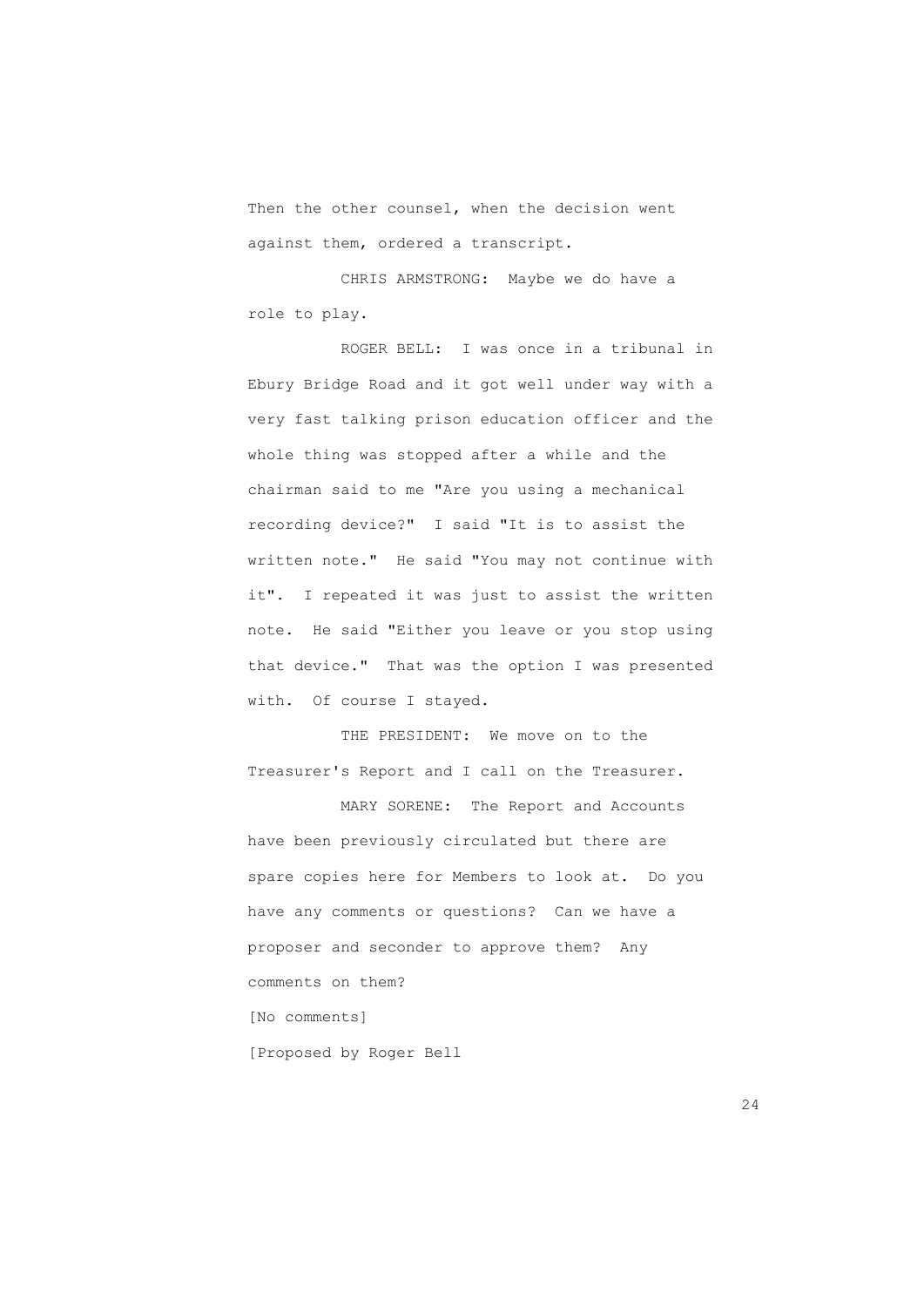Seconded by Paul Brincau]

[Report and Accounts adopted]

MARY SORENE: They are adopted, thank you.

 THE PRESIDENT: We now come to the election to Council. Some members retired by rotation. We have had one nomination, Miriam Weisinger, however as there are more vacancies than candidates for the Council, no election is needed and we welcome Miriam on to the Council.

We do, however, have to elect a President-Elect, the person to be President at the conclusion of the next 12 months. The five candidates are Caroline Booth, Lisa Cordaro, Francis Dobson, Virginia Wason and July Whittaker. The voting slips will be passed out now. [Voting slips handed out]

 THE PRESIDENT: We have the result of the vote and the President-Elect for the forthcoming year is Lisa Cordaro.

 I come to the appointment of our accountant. Mr Kypri, trading as Alliance Accountancy, is willing to continue. He is a Certified Accountant. Do I have a proposer? [Proposed by Roger Bell